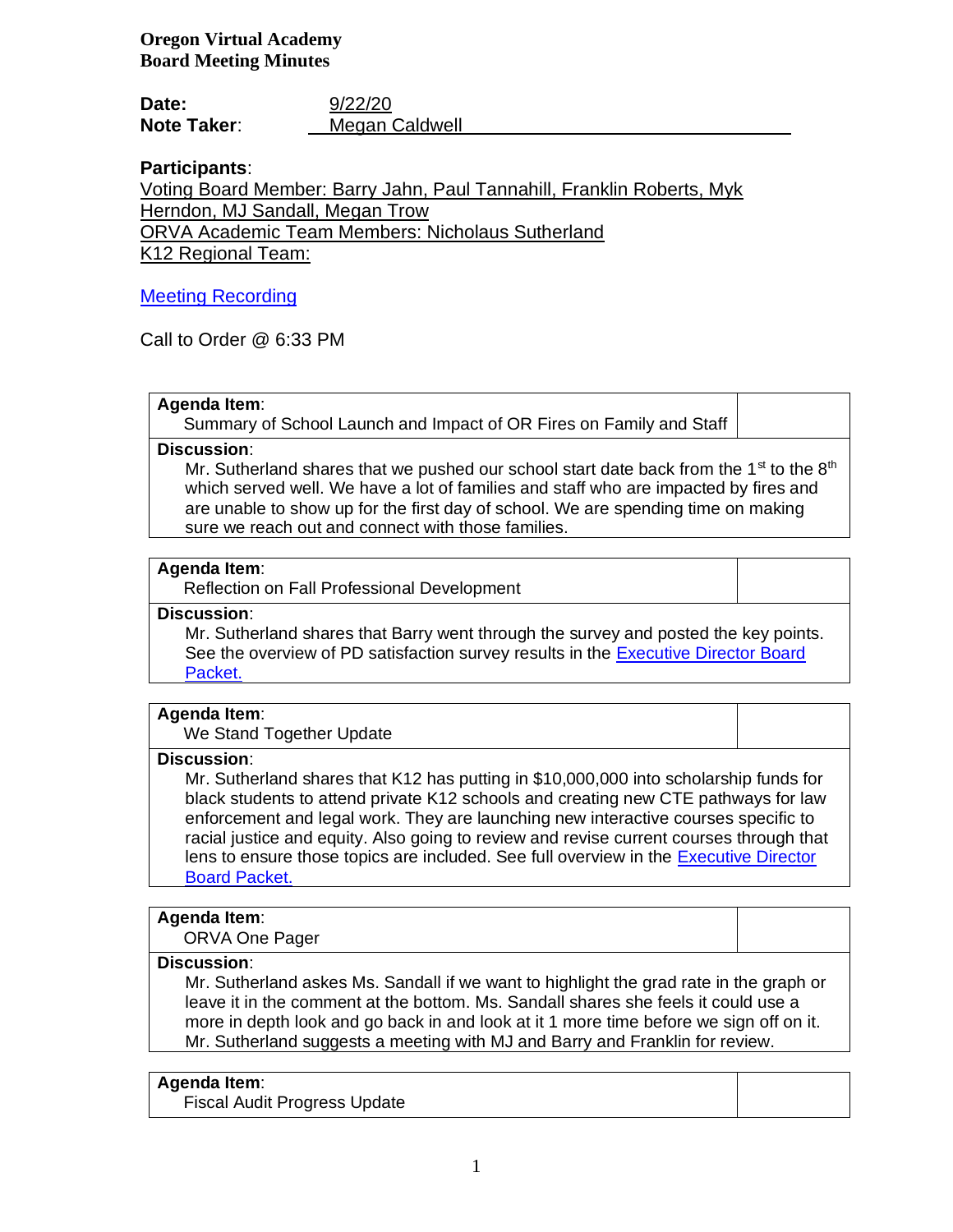#### **Discussion**:

Mr. Sutherland shares that the audit findings will be presented to the board for approval at the November Board meeting, and then the final board approval version is due to NBSD by December  $1<sup>st</sup>$  and to ODE by December 31 $<sup>st</sup>$ . We are on track with</sup> this timeline and will have and audit to present at the November meeting.

#### **Agenda Item**:

Virtual Open House for ORVA Elementary

# **Discussion**:

Ms. Hausmann shares the document from the virtual open house and gives an overview of the event.

#### **Agenda Item**:

Board Development Training

#### **Discussion**:

Mr. Jahn shares the board development training packet and requests to take 2 minutes to read through and share their top take away.

#### **Agenda Item**:

Upcoming OSBA Conference/Annual Meeting

## **Discussion**:

Mr. Jahn shares the annual OSBA conference will be virtual this year on November  $14<sup>th</sup>$  and suggests holding the annual ORVA Board retreat on the 13<sup>th</sup>.

#### **Agenda Item**:

Board self-Evaluation Categories and Questions

#### **Discussion**:

Mr. Jahn shares the board self-evaluation overview/categories. The board committee have several categories complete.

Mr. Roberts shares that we started with the OSBA survey with a bunch of questions and grouped them under our board goals and decided which ones were relevant. Ms. Trow shares that this was in fact an inordinate amount of work. This is a smaller version of the original questions. This committee is set to continue work on Friday.

#### **Agenda Item**:

Executive Director Goals

#### **Discussion**:

Mr. Sutherland shares that the admin team has worked new core values, mission and vision and WIG. If we work this plan we should see increased engagement.

Growth will be measured by STAR beginning, middle, and end of year. Will be measuring against student growth percentile. We were at about 55% last year. And at about 60% pre COVID closure. Goal is to have 67% growth percentile using the STAR assessment.

Decreased mobility and drop out. Ensure implementation/graduation tracker that gives an indicator of rate and empowerment of dropout rate.

#### **Agenda Item**:

Financial Packet through August 2020.

# **Discussion**:

Mr. Chun-Hoon gives an overview of the finance packet through August 2020. See the full presentation here.

Mr. Herndon recommends to make the payment to K12.